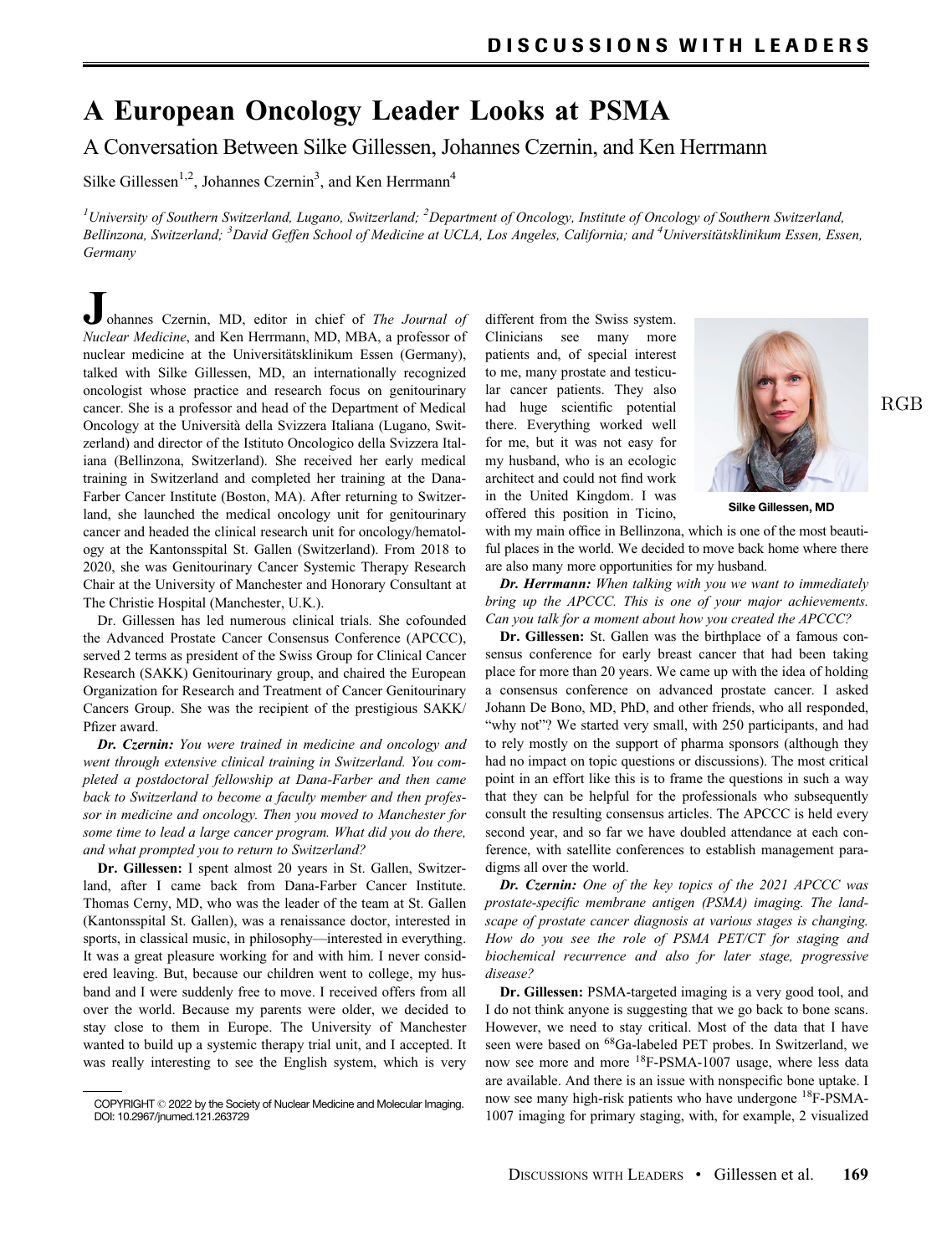bone lesions. With conventional imaging these would be staged as M0, and we treat them like M0. We also have cases in which MRI locates bone lesions in different regions from those localized by PSMA PET—and then the bone biopsy is negative. As the treating physician, what am I supposed to do? Am I moving away from a curative to a palliative treatment? This is very, very difficult right now. What are your thoughts?

Dr. Herrmann: In this case we would do a gallium PSMA scan, and then the majority of lesions are gone. Nonspecific bone uptake is much more frequent with PSMA-1007, requiring experience and involving a learning curve.  ${}^{18}F$ -DCFPyL is also fluorinated, but this problem is not encountered as frequently.

Dr. Gillessen: It is no longer easy to get a gallium scan here. These unclear results are very stressful for patients. It makes us nervous, too, because we may overtreat these false-positives. I think the interaction between our nuclear medicine specialists and oncologists must become much closer in disease staging, because we all need to learn. The danger is that some physicians are going away from a curative intent to a palliative treatment because of false-positive bone lesions.

Dr. Herrmann: Yes, we have to start a discussion. I am a PSMA believer. We tend to look at impact on management, which may not be a good endpoint. Could we still perform a randomized trial with the endpoints of progression-free and overall survival in PET versus conventional imaging based at initial staging in highrisk patients?

Dr. Czernin: Our combined University of California at Los Angeles/University of California San Francisco presurgical study showed detection of lymph node involvement in 40% of patients.

versus a bad fluorinated compound and that one may require more experience than the other for interpretation. This is something you know very well, but 95% of clinicians won't know about differences between various PSMA PET probes. You need to teach us!

Dr. Herrmann: You previously mentioned bone scans, which are still very widely available. Do you still see a role for bone scans?

Dr. Gillessen: I sometimes do bone scans in patients with highrisk prostate cancer who were staged with 18F-PSMA-1007 PET CT and have, for example, 2 small lesions that might be falsepositive. I do this to confirm M0 staging with conventional imaging, and I can then treat them with curative intent. I have to say that (except for a few patients with DNA repair defects or microsatellite instability) bone scans are the only predictive biomarker that we have for treatment of metastatic prostate cancer. We don't have other validated predictive biomarkers that we use for treatment decision making in hormone-sensitive disease. It is amazing that such an old and inexpensive method can help us decide on treatment management in hormone-sensitive disease, in the sense that fewer bone lesions (low-burden disease) predict an overall benefit for radiotherapy to the primary tumor in the metastatic setting.

Dr. Czernin: Despite all of that, the new National Comprehensive Cancer Network (NCCN) guidelines now include PSMA PET/ CT, limited to  ${}^{68}Ga-PSMA-11$  and  ${}^{18}F-PYL$ . NCCN endorses PSMA PET/CT pretty much at every stage of disease. The NCCN panel noted that PSMA PET/CT can also be considered as frontline imaging before any other imaging test. What would you do with these new guidelines as a practicing urooncologist?

## ``PSMA-targeted imaging is a very good tool, and I do not think anyone is suggesting that we go back to bone scans. However, we need to stay critical.

This is above and beyond what conventional imaging detects. The specificity is less of a problem, because the positive predictive value is very high, especially for lymph nodes (as long as you have fairly knowledgeable readers). People often simply lack clinical insights, and we do not know enough about pretest likelihoods. The other problem is the fundamental error of "Wow, I see more," which is a trap leading to reduced specificity.

Dr. Gillessen: It think it is a trap. Seeing more does not necessarily mean that we reach a better clinical outcome.

Dr. Herrmann: You have responded in part to one of our questions already, namely what you expect from nuclear medicine consultations. Can you elaborate?

Dr. Gillessen: Nuclear medicine physicians believe in their images. But I think we need that interaction. I adore what Michael Hofman, MD, has done, but I assume he is still working with 68Ga-PSMA and probably has not used 18F-PSMA-1007 much. At least in Switzerland, 18F-PSMA-1007 is logistically so much easier and is therefore used a lot. Even if I wanted to use 68Ga-PSMA more, it is not easily available. Many oncologists, urologists, and radiotherapists who are not specialized may just see that a PSMA PET/CT is available and order it. On Twitter, for example, "PSMA PET" is almost always referenced without specifying the tracer, or whether the scan is performed with a CT or a MRI, or whether iodine contrast media is given for the CT part. Not all clinicians realize that when we say "PSMA PET/CT," this could mean different exams. Now you two tell me you can have a good

Dr. Gillessen: To be honest, I follow European guidelines more, because I'm also a member of the panel writing them. The 2021 European guidelines endorse PSMA imaging for biochemical recurrence or prostate-specific antigen (PSA) persistence. In Switzerland, it is approved for high-risk and even intermediate localized cancer and for biochemical recurrence. But we also use it in identifying metastatic castrate-resistant prostate cancer (mCRPC) patients for 177Lu-PSMA radioligand treatment.

Dr. Czernin: That's pretty much the same as the NCCN guidelines.

Dr. Herrmann: What information would you want to see to implement PSMA PET/CT for treatment response assessments? We do not have any data making the case now, but, looking forward, what kind of data would you want to see?

Dr. Gillessen: For me there are 2 items: For the hormonesensitive stage, little data are available about the impact of hormone treatment on PSMA expression. This treatment works in 95% of men. The Australians have the feeling that androgendeprivation therapy (ADT) decreases PSMA expression in most patients and increases it in a few. Not enough prospective data are available to determine what this means. The value of PSMA PET–based response assessments in castrate-resistant patients is also unknown. I have seen patients with hormone-sensitive advanced disease treated with abiraterone and ADT, in whom PSMA PET imaging shows a decreased size of the lesions but PSMA "activity" goes up. What does this "activity" mean?